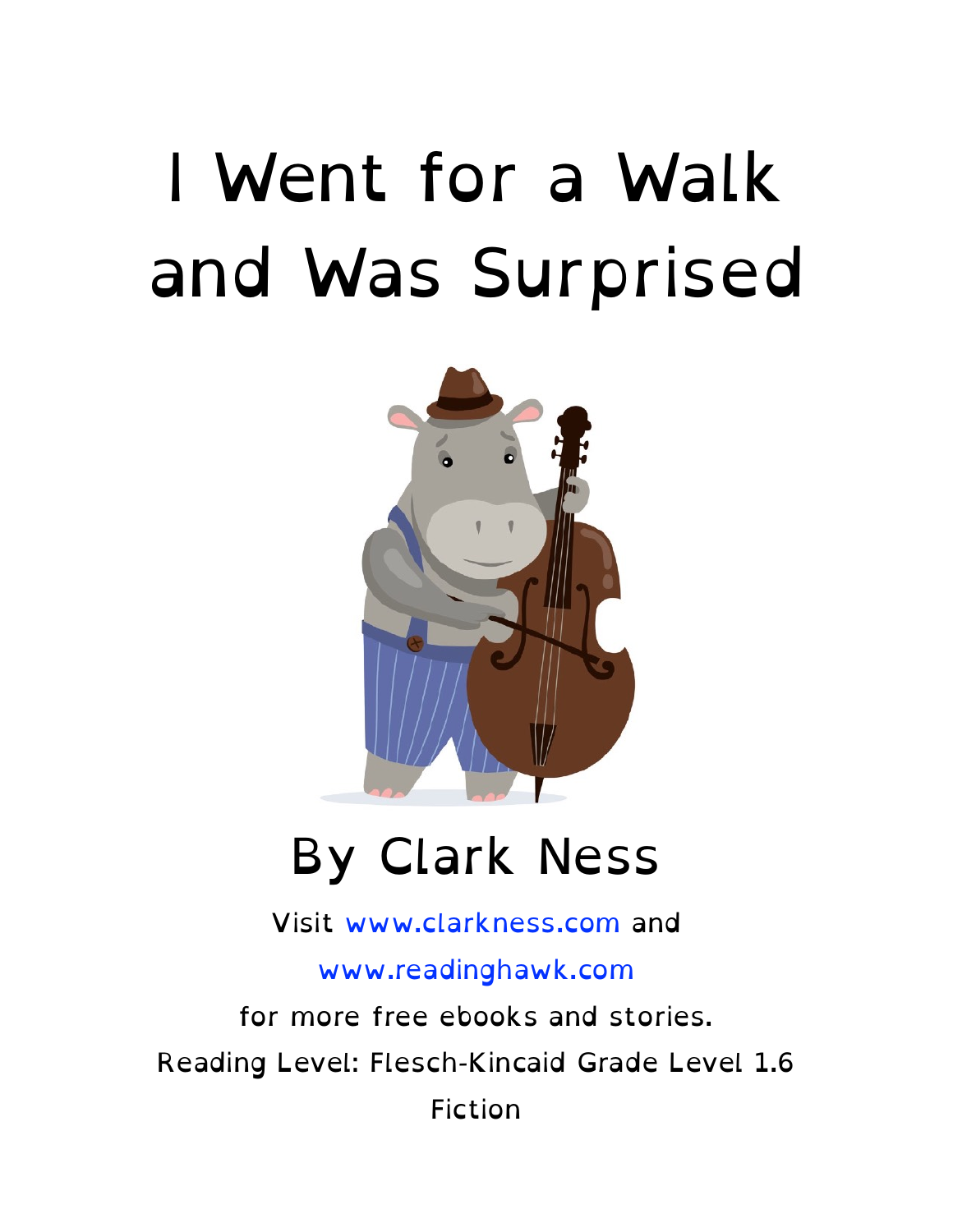

 I went for a walk one day. I saw a hippo playing a bass. I was surprised to see that.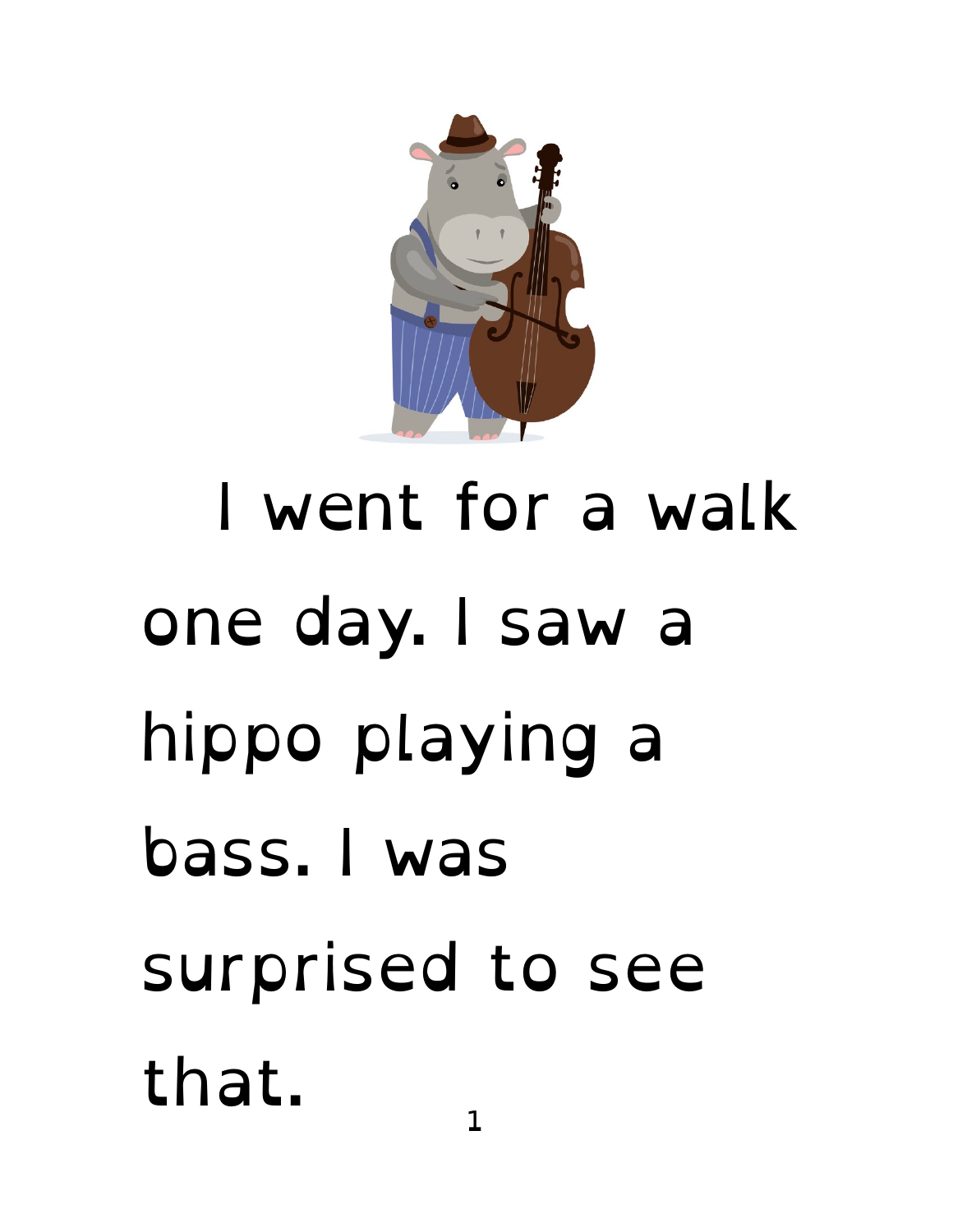#### I went for a walk one day. I saw a giraffe playing a saxophone. I was surprised to see that. 2

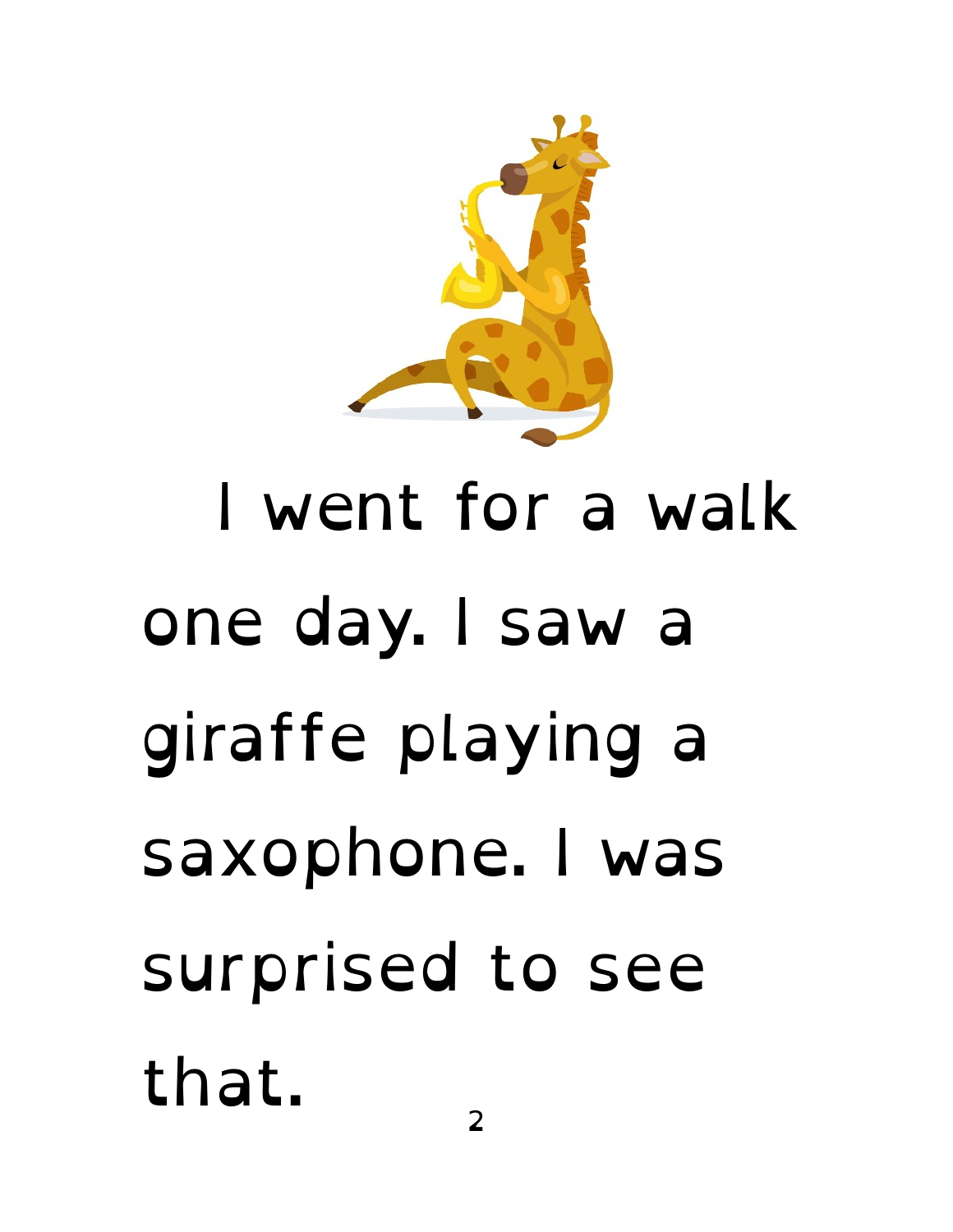

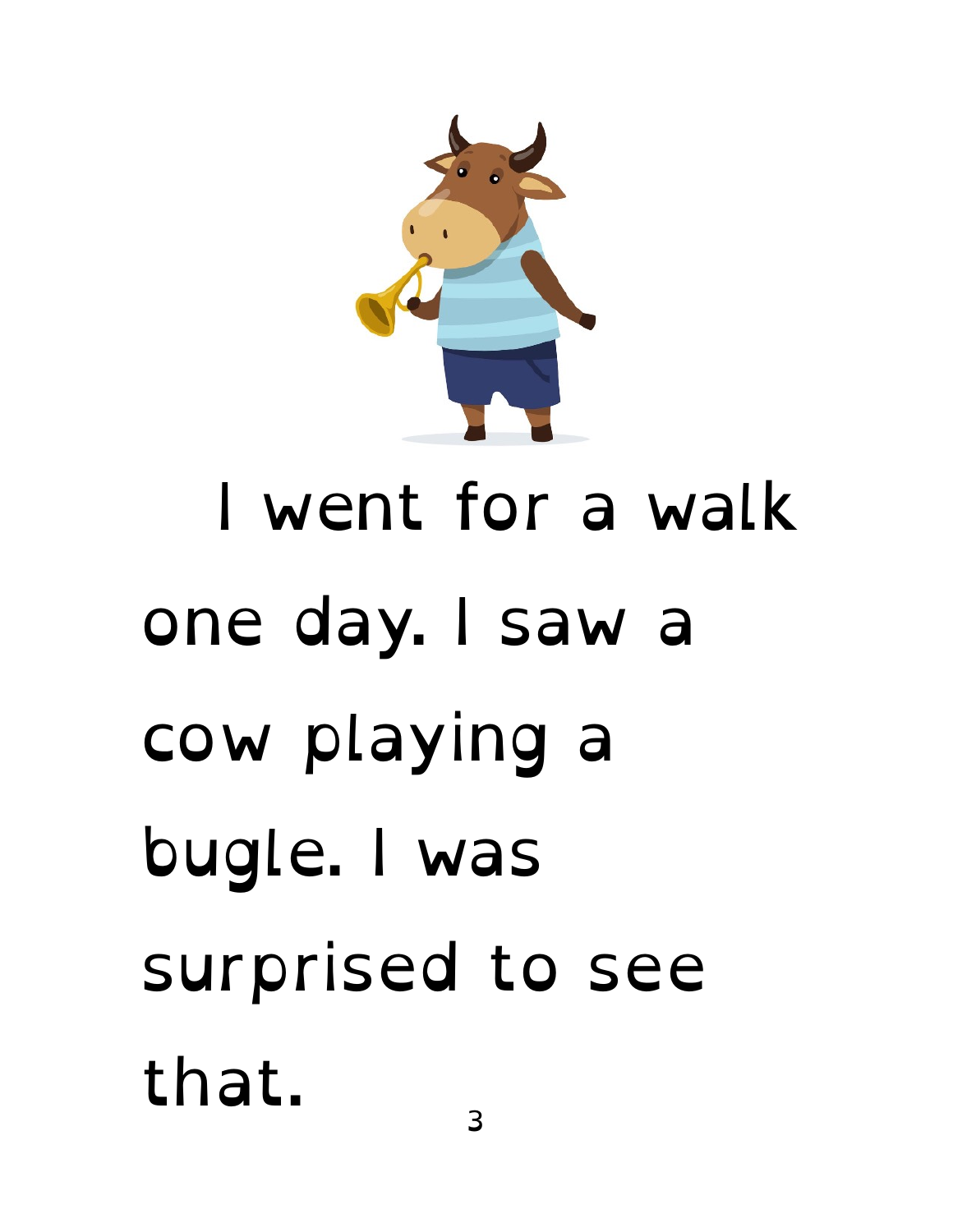

# I went for a walk one day. I saw a crocodile playing a guitar. I was surprised to see that.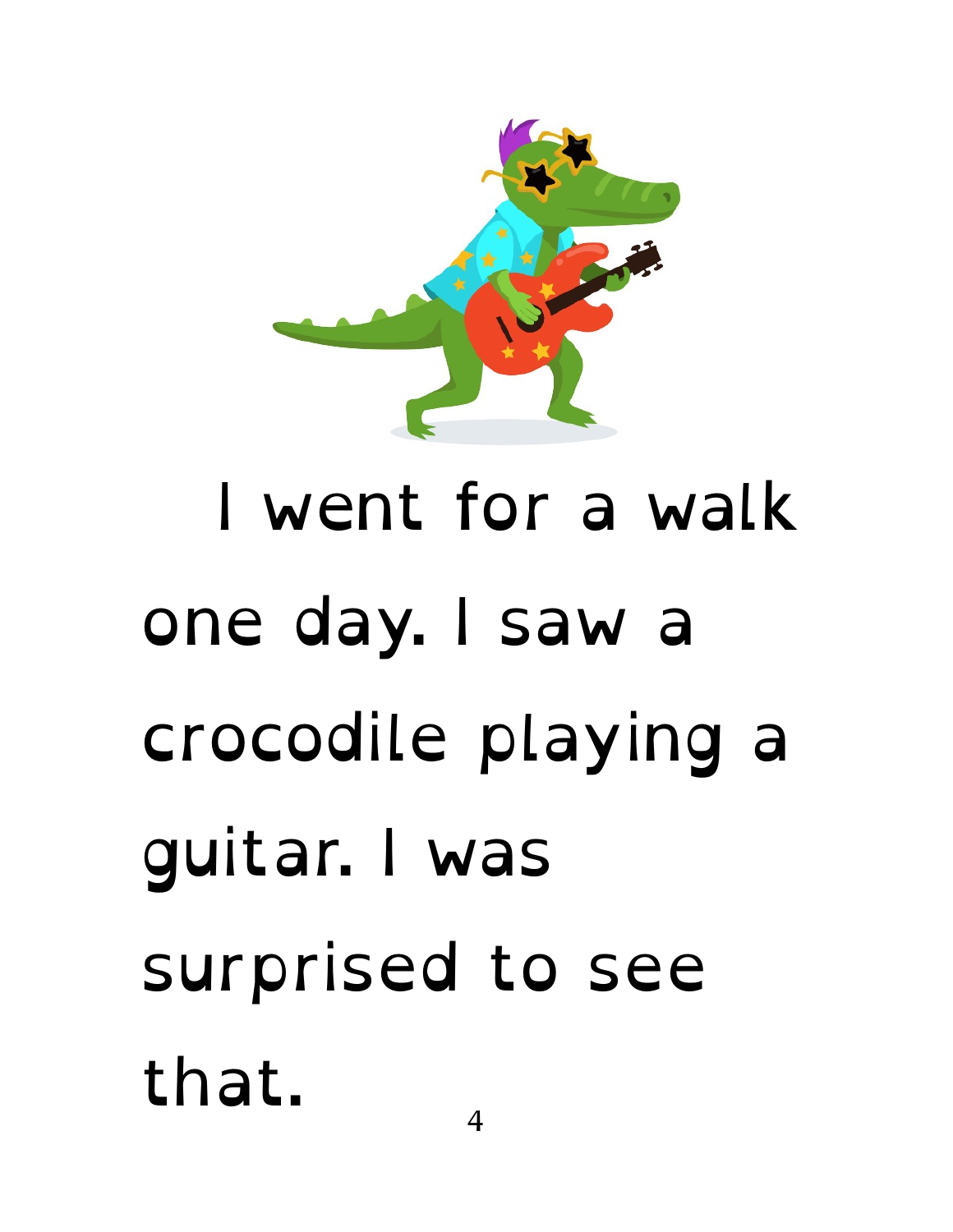

# I went for a walk one day. I saw a lion playing a drum. I was surprised to see that.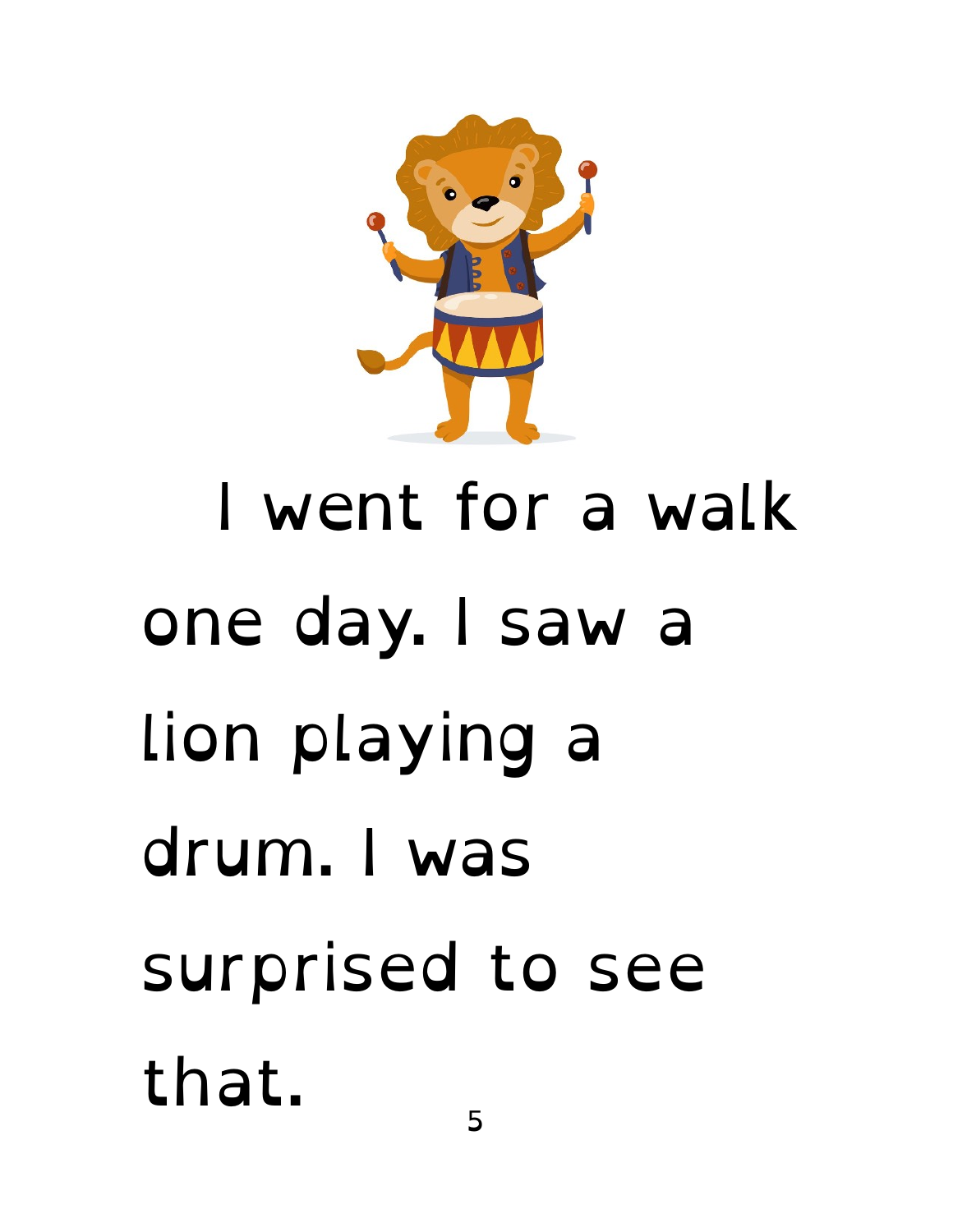

 I went for a walk one day. I saw a tiger playing two maracas. I was surprised to see that.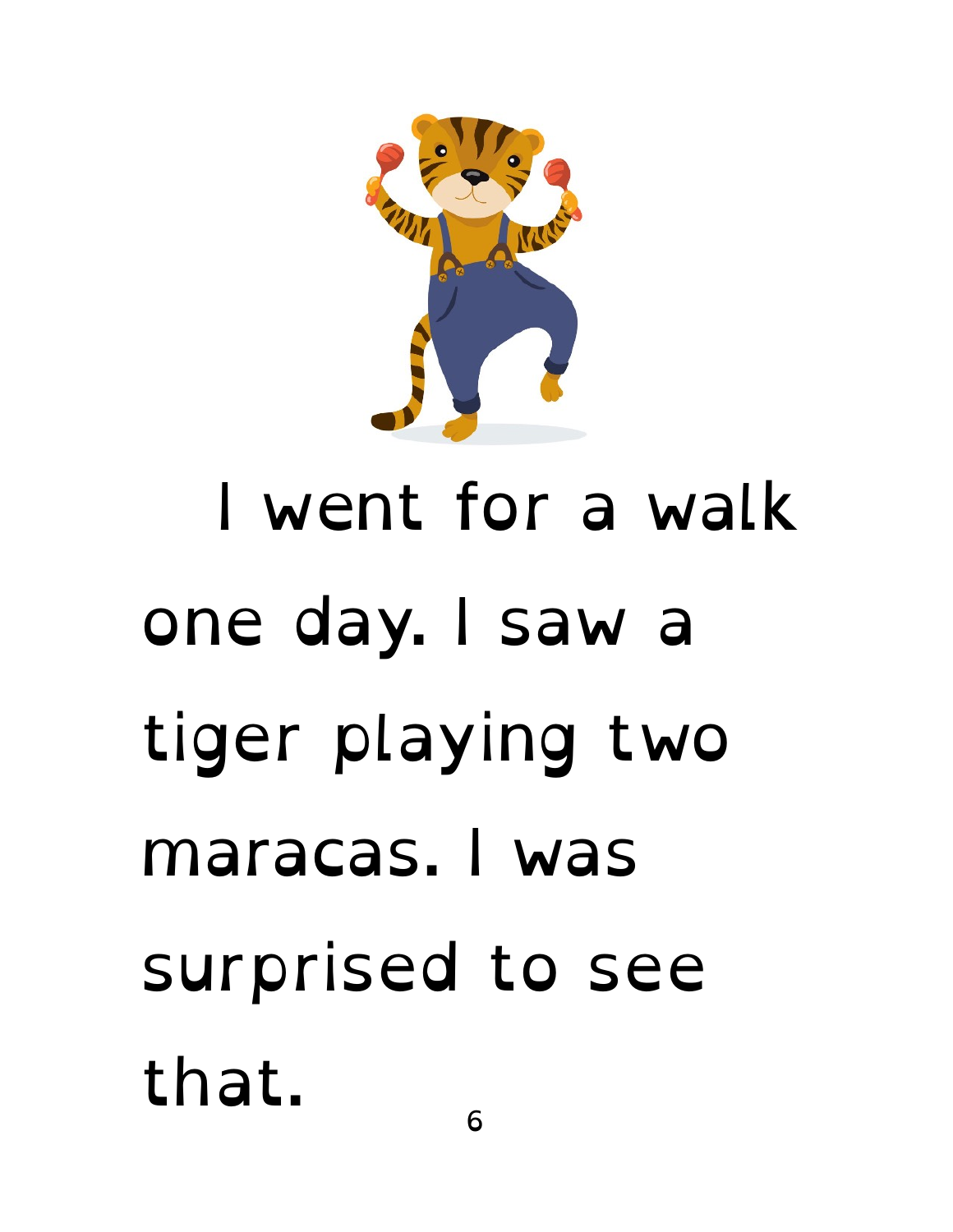

# I went for a walk one day. I saw a rabbit playing a flute. I was surprised to see that.